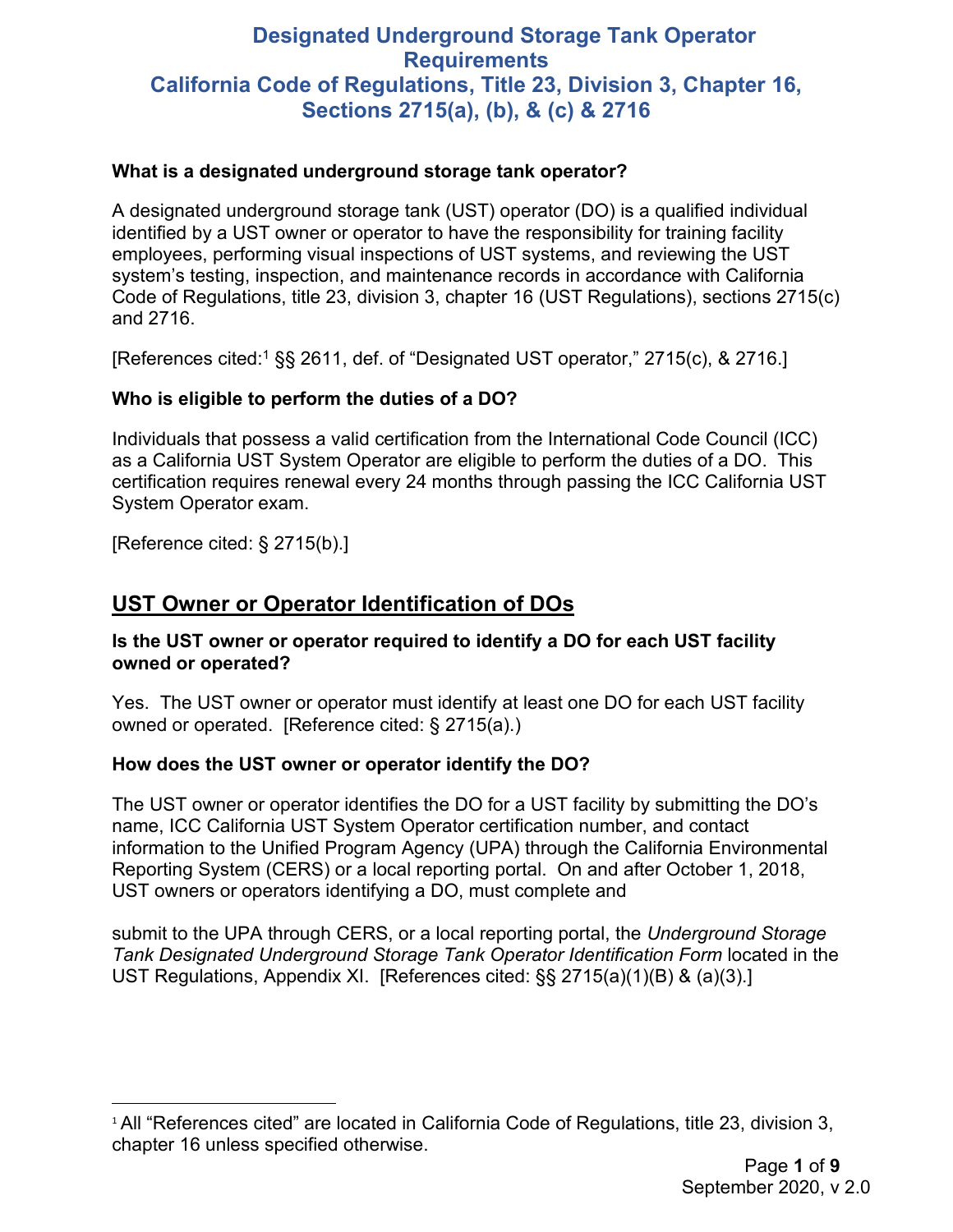#### **When is the UST owner or operator required to identify through CERS, or a local reporting portal, the DO for a UST facility?**

The UST owner or operator must identify through CERS, or a local reporting portal, the DO for a UST facility within 30 days of: 1) installing a UST system at a new UST facility; or 2) a change in individuals previously identified as a DO for the UST facility. Information identifying a DO for a UST facility is required with every CERS or a local reporting portal, UST submittal.

[References cited: §§ 2715(a)(1)(B) & (a)(3).]

## **Performing DO Inspections**

## **What is the purpose of performing DO inspections?**

Inspections of UST systems by a DO identify conditions which result in UST system not complying with the UST Regulations and Health and Safety Code, division 20, chapter 6.7 (UST Statutes). The inspection is intended to identify regulatory compliance issues that need action in order to decrease the chance of a potential spill or release and ultimately returns the UST system to compliance.

[Reference cited: § 2716(b).]

## **When are DO inspections required to be performed?**

Inspections performed by the DO must be performed at least once every 30 days. The DO may perform an inspection early; however, the following inspection must be performed within the next 30 days.

[Reference cited: § 2716(a).]

## **What does the DO inspection include?**

Inspections performed by a DO must include: 1) a visual inspection of each UST system located at the UST facility, 2) a review of the UST systems' records, 3) the recording of the inspection results, and 4) providing the inspection results to the UST owner or operator. A detailed accounting of each item listed above is included below.

Visual Inspection of the UST System: The visual inspection of UST systems identifies compliance issues associated with spill containers, under-dispenser containment (UDCs), fill pipes, and containment sumps. The visual inspection must include inspecting spill containers and UDCs for damage and for the presence of hazardous substance, water, or debris. The inspection of UDCs must also verify the release detection equipment is in the proper location and position to detect a release at the earliest possible opportunity. The fill pipe must be inspected to ensure that there are no obstructions inside the pipe and that the fill pipe is equipped with a cap that fits securely by latching onto the fill pipe. Containment sumps must be inspected when the release detection equipment located within the containment sump has had a release detection system alarm since the previous DO inspection and there is no record of a service technician's actions responding to the release detection system alarm; including when the containment sump release detection equipment is no longer in alarm. When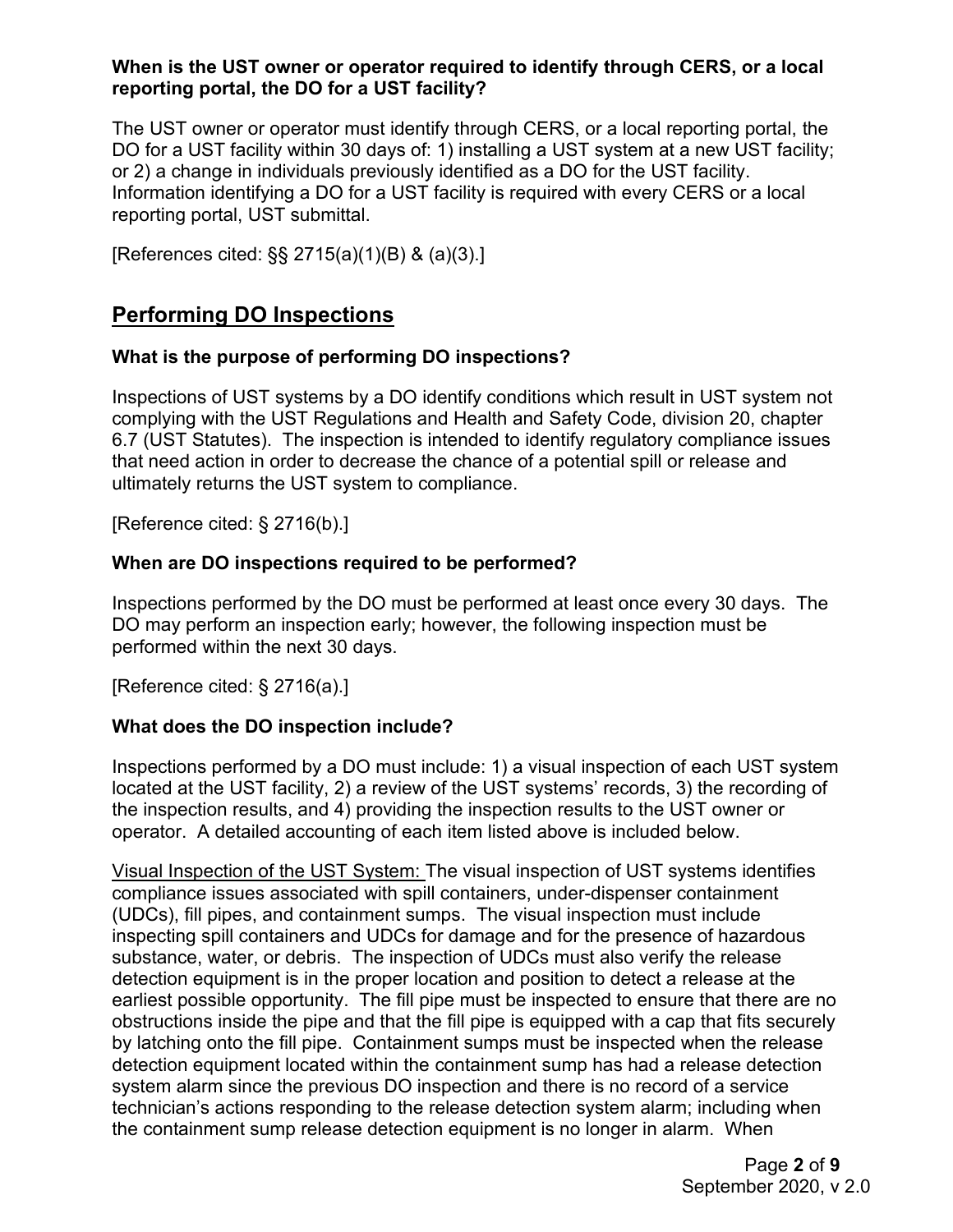containment sump inspections are required, the inspection must include inspecting for damage and for the presence of hazardous substance, water, or debris. The containment sump inspection also must verify the release detection equipment is in the proper location and position to detect a release at the earliest possible opportunity.

Review of the UST Systems' Records: The DO must review the results of the previous DO inspection to identify compliance issues identified during the previous DO inspection that have not yet been responded to appropriately. The DO must review the UST systems' release detection system alarm history since the previous DO inspection to verify that each release detection system alarm condition, such as the presence of water or hazardous substance, has been identified and responded to appropriately. The DO must review the latest records of the UST systems' required testing, inspection, and maintenance to verify each has been completed in accordance with the timeframe specified in the UST Regulations. The DO must review facility employee training records to verify that facility employees have been trained within the last 12 months.

Record of the Inspection Results: The DO must record the results of the inspection on the *Designated Underground Storage Tank Operator Visual Inspection Report* located in the UST Regulations, Appendix XIII.

Providing the Inspection Results to the UST Owner or Operator: The DO must provide a copy of the *Designated Underground Storage Tank Operator Visual Inspection Report*  to the UST owner or operator within 48 hours of completing the DO inspection.

[References cited: §§ 2716(b) & (c).]

#### **Why is the DO required to inspect a containment sump that has had a release detection system alarm since the previous inspection, with no record of a service technician action, and is no longer in alarm?**

While the release detection equipment located within the containment sump may no longer be in alarm, without a record of a service technician's action, the DO cannot verify that the release detection system alarm condition has been responded to appropriately. For example, damage to the primary or secondary containment can lead to the presence of liquid in the containment sump causing a release detection system alarm. The release detection system alarm can be stopped by an individual removing the liquid from the containment sump or inappropriately positioning the release detection equipment in a location where it can no longer detect the liquid. However, while those actions may stop the release detection system alarm, the condition leading to the presence of liquid in the containment sump has not been identified and recorded.

[References cited: §§ 2716(b)(2) & (b)(9).]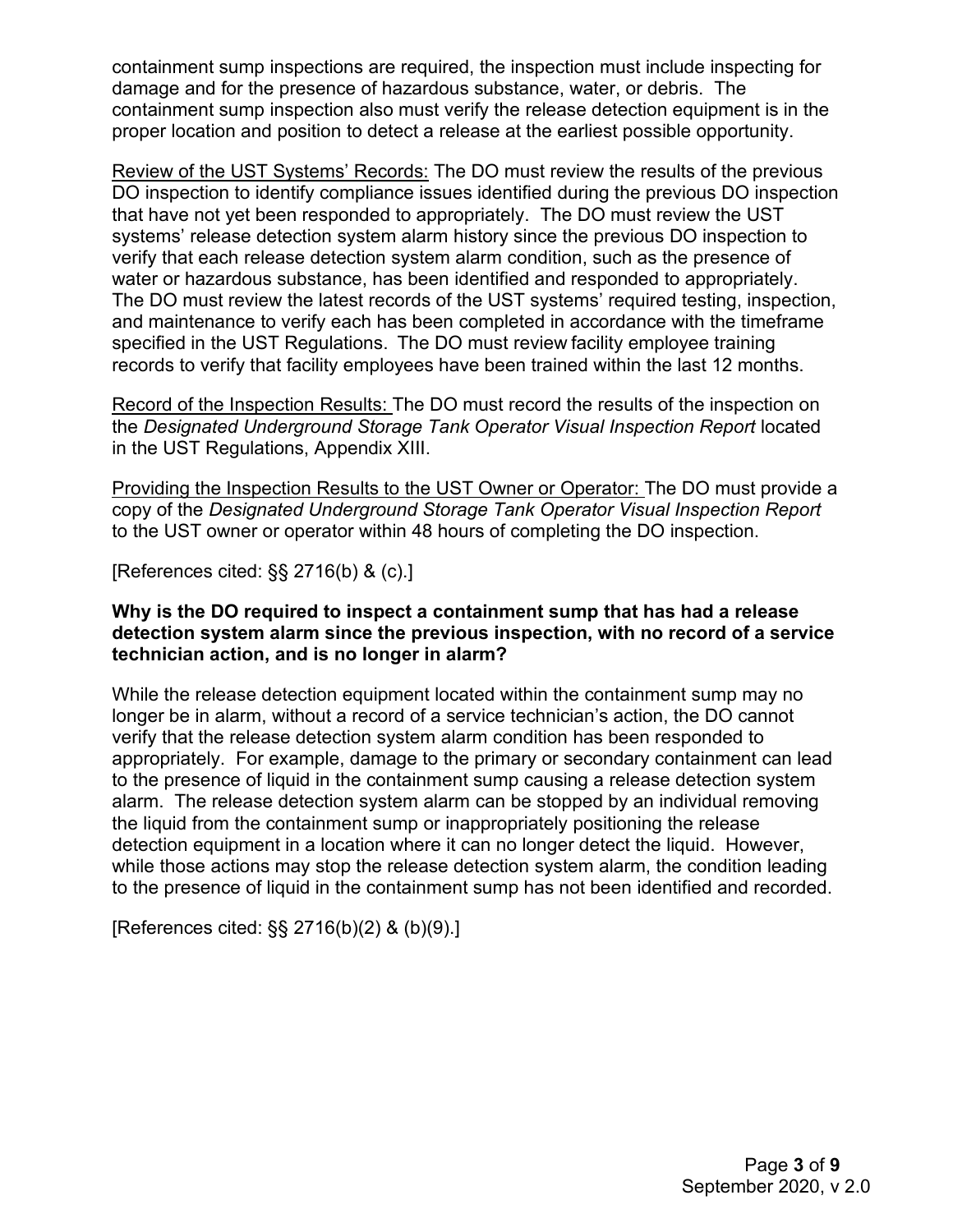#### **How does the DO identify compliance issues identified during the previous DO inspection that have not been responded to appropriately?**

The DO identifies compliance issues identified during the previous DO inspection that have not been responded to appropriately by comparing the compliance issues identified on the previous *Designated Underground Storage Tank Operator Visual Inspection Report* with associated documentation demonstrating actions taken to respond to the compliance issues appropriately. (e.g., service technician report, UST facility generated activities report, liquid removal log, etc.) Compliance issues identified during the previous DO inspection for which no documentation exists demonstrating an appropriate response to the compliance issues must be identified in subsequent DO reports requiring an appropriate response or must be verified as responded to appropriately through visual observation. When compliance issues are verified as responded to appropriately through visual observation, the DO must record on the *Designated Underground Storage Tank Operator Visual Inspection Report* that the UST owner or operator must maintain future documentation demonstrating an appropriate response to the compliance issues.

[Reference cited: § 2716(c)(1).]

## **What alarms are release detection system alarms?**

Release detection system alarms are alarms from release detection equipment used to determine if the stored hazardous substance has escaped the primary containment.

[Reference cited: § 2611, def. of "Release detection system."]

## **What does it mean for a release detection system alarm to be responded to appropriately?**

A release detection system alarm is responded to appropriately when the response addresses the release detection system alarm condition such that the action returns the release detection system to a proper operating condition.

[Reference cited: § 2716(b)(2).]

#### **Why does the DO have to provide a copy of the** *Designated Underground Storage Tank Operator Visual Inspection Report* **within 48 hours of completing the DO inspection?**

The DO providing a copy of the *Designated Underground Storage Tank Operator Visual Inspection Report* alerts the UST owner or operator of the site conditions that require the UST owner and operator to take action to return the UST system to compliance. Up to 48 hours is provided for the DO to complete the *Designated Underground Storage Tank Operator Visual Inspection Report* and provide a copy to the UST owner or operator, so action can be taken to return the UST system to compliance reducing the number of days the UST system is out of compliance.

[Reference cited: § 2716(d).]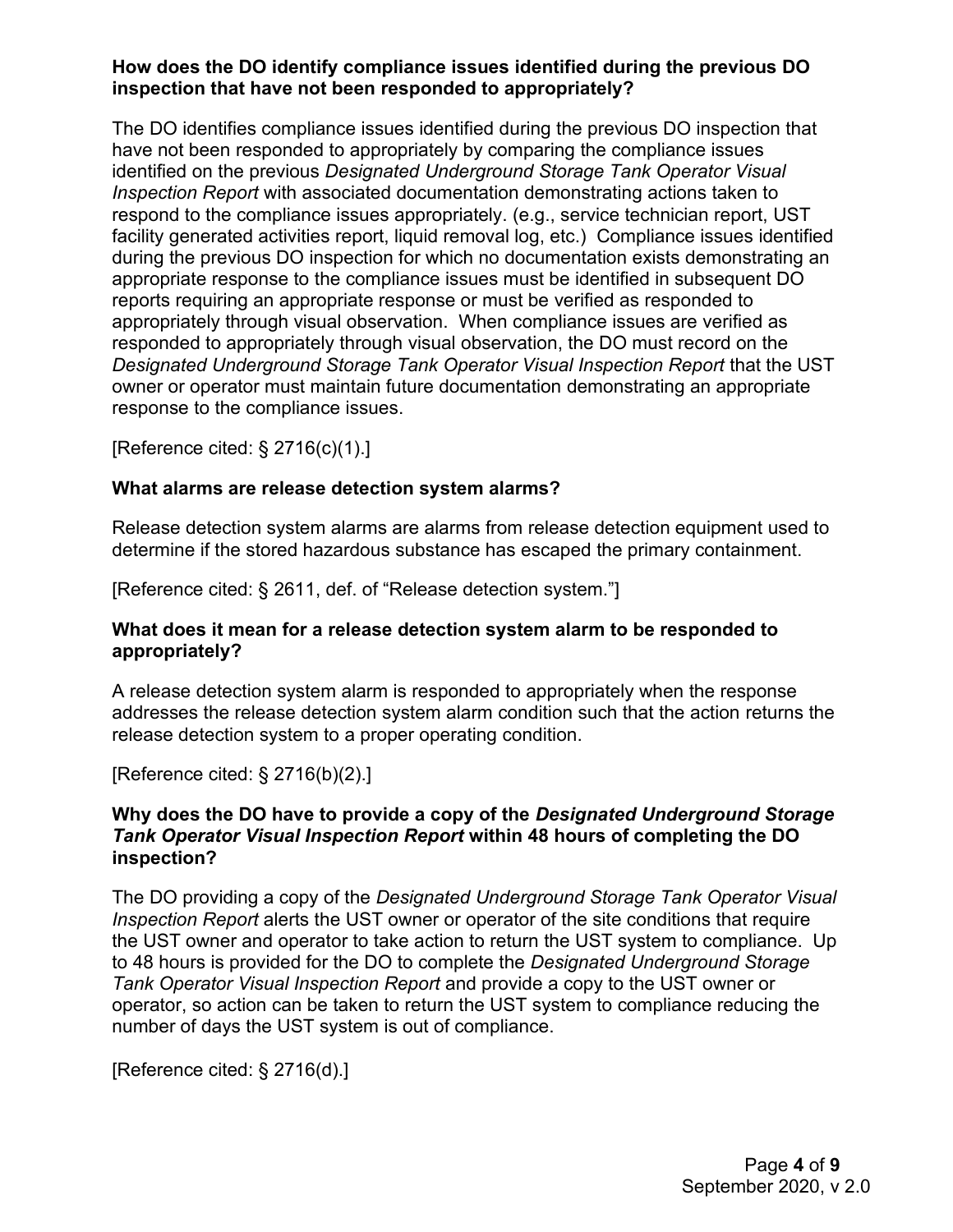# **Documenting DO Inspections**

## **How are the results of DO inspections documented?**

Results of DO inspections are documented by the DO and the UST owner or operator completing the *Designated Underground Storage Tank Operator Visual Inspection Report* located in the UST Regulations, Appendix XIII. The DO must complete sections 1, 2, 3, 4, 7, 8, 9, 10 and 11 of the report and attach to the report the following: 1) documentation demonstrating action taken in response to compliance issues identified during the previous DO inspection; 2) a copy of the release detection system alarm history since the previous DO inspection; and 3) documentation demonstrating the response to each release detection system alarm since the previous DO inspection. The UST owner or operator must complete sections 5 and 6 of the report. Each section of the report is described in more detail below.

Section 1 requires the DO to identify the UST facility information where the DO inspection was performed and provide the date the inspection was performed.

Section 2 requires the DO that performed the inspection to provide information demonstrating they possess an ICC California UST System Operator certification at the time the DO inspection.

Section 3 requires the DO to record compliance issues identified during the current DO inspection and any compliance issues identified during previous DO inspections that have not been responded to appropriately. The DO must number each compliance issue.

Section 4 requires the DO performing the visual inspection to provide a signature certifying that the information contained in the report is accurate and to identify the date the inspection report was provided to the UST owner or operator.

Section 5 requires the UST owner or operator to review section III and provide a description of actions taken, or to be taken, to respond appropriately to each compliance issue identified. The description of actions taken, or to be taken, to respond by number to each compliance issue must be provided within 72 hours of receiving a copy of the *Designated Underground Storage Tank Operator Visual Inspection Report*  from the DO. If there are no compliance issues identified in section III, then the UST owner or operator is not required to provide any description in this section.

Section 6 requires the UST owner or operator to acknowledge the results of the DO inspection by signing and dating the report within 72 hours of receiving a copy of the *Designated Underground Storage Tank Operator Visual Inspection Report* from the DO*.*  The UST owner or operator must sign and date the report even if no compliance issues were identified and recorded in section III of the report.

Section 7 requires the DO to indicate if the compliance issues identified during the previous DO inspection have been responded to appropriately. If there were no compliance issues identified during the previous inspection, select the "NA" box.

Section 8 requires the DO to indicate if the release detection system is operating and if the release detection system alarms since the previous DO inspection have been responded to appropriately. In addition, this section requires the DO to indicate if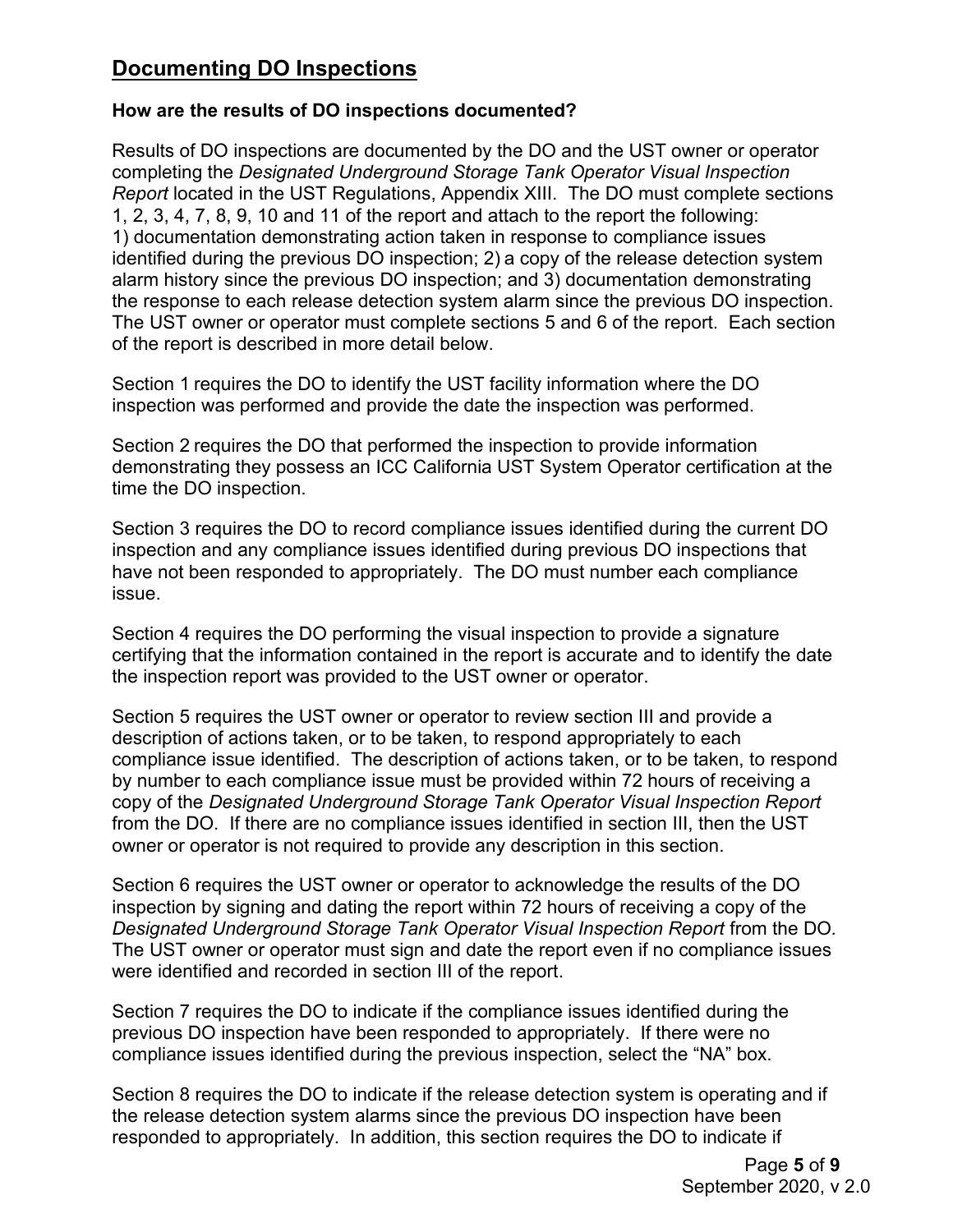containment sump release detection system alarms have been responded to by a service technician. If there were no alarms identified since the previous inspection, select the "NA" boxes.

Section 9 requires the DO to identify each area of the UST system visually inspected and indicate the results of the inspection.

Section 10 requires the DO to indicate if the required UST system tests, inspections, and maintenance is completed and provide the dates for when the last time each were performed.

Section 11 requires the DO to indicate if the facility employee training is completed.

Section 13 provides the DO an option to record comments or observation that are not current compliance issues.

[References cited: §§ 2716(c), (d), & (e); Appendix XIII.]

#### **Does the UST owner or operator always have to provide a signature in section 6 of the** *Designated Underground Storage Tank Operator Visual Inspection Report?*

Yes. The UST owner or operator must sign the *Designated Underground Storage Tank Operator Visual Inspection Report* to demonstrate acknowledgment of the results of the DO inspection.

[Reference cited: § 2716(e).]

#### **Who can provide the description in section 5 of the** *Designated Underground Storage Tank Operator Visual Inspection Report* **of the action taken or to be taken to respond appropriately to compliance issues identified and recorded in section 3 of the report and provide a signature in section 6 of the report?**

The UST owner or operator must provide the description in section 5 of the *Designated Underground Storage Tank Operator Visual Inspection Report* of the action taken or to be taken to respond appropriately to compliance issues identified and recorded in section 3 of the report and provide a signature in section 6 of the report. The terms "owner" and "operator" are defined in UST Statutes and UST Regulations, respectively. "Owner" means the owner of a UST. "Operator" means any person in control of, or having responsibility for, the daily operation of a UST system.

[References cited: UST Statutes, §§ 25281(j) & (k); §§ 2611, def. of "Operator," & 2716(e).]

#### **Why does the UST owner or operator have to sign and date the** *Designated Underground Storage Tank Operator Visual Inspection Report***?**

Requiring the UST owner or operator to sign and date the *Designated Underground Storage Tank Operator Visual Inspection Report* ensures that the UST owner or operator acknowledges the results of the DO inspection.

[Reference cited: § 2716(e).]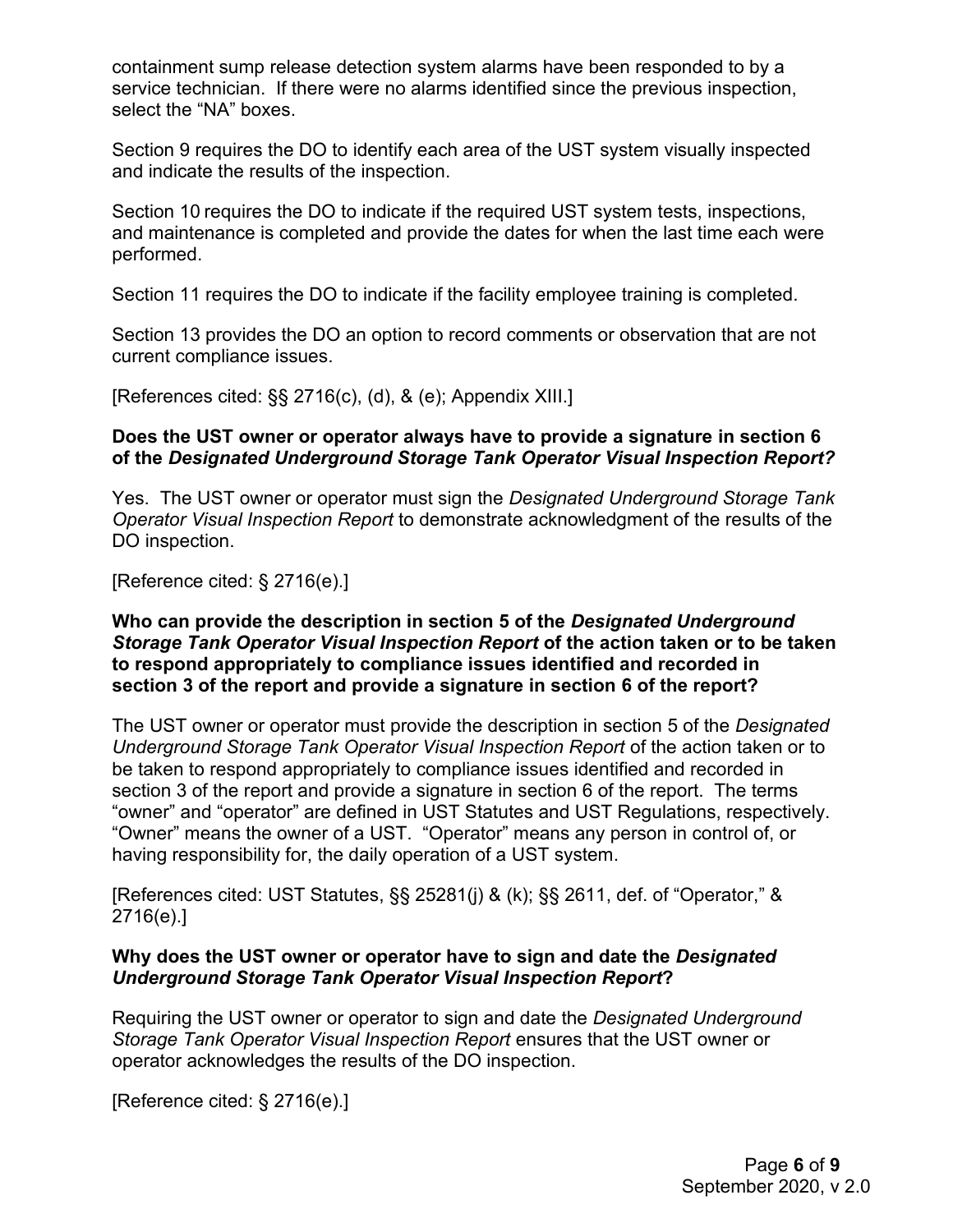#### **What if the UST facility has more UST components or compliance issues than the** *Designated Underground Storage Tank Operator Visual Inspection Report* **accommodates?**

If the UST facility has more UST components or compliance issues than the *Designated Underground Storage Tank Operator Visual Inspection Report* accommodates, then the DO must use additional copies of the *Designated Underground Storage Tank Operator Visual Inspection Report* to provide the complete results of the DO inspection.

[Reference cited: Appendix XIII.]

## **Is the** *Designated Underground Storage Tank Operator Visual Inspection Report* **required to be submitted to the UPA?**

No. The UST owner or operator must maintain copies of the *Designated Underground Storage Tank Operator Visual Inspection Report* on-site, or if approved by the UPA, off-site at a readily accessible location.

[Reference cited: § 2716(f).]

## **How long must the inspection results for DO inspections be maintained?**

Inspection results for DO inspections performed on and after October 1, 2018, copies of the must be maintained for 36 months.

[Reference cited: § 2716(f).]

# **Facility Employee Training**

## **What is a facility employee?**

A facility employee is an individual on-site during operating hours who has the responsibility to respond to spills, overfills, or other problems associated with the operation of the UST system. The individual must be trained by a DO before assuming the duties of a facility employee. At least one facility employee must be present during operating hours. For UST facilities that are not routinely staffed, the DO must implement a facility employee training program that takes in consideration the frequency the site is staffed and must be approved by the UPA.

[References cited: §§ 2611, def. of "Facility employee," 2715(c)(1), & (c)(2).]

## **When is facility employee training required?**

Facility employee training is required before the employee assumes the duties of a facility employee. In addition, facility employees must be retrained at least once every 12 months.

[Reference cited: § 2715(c).]

## **How must facility employee training be performed?**

All facility employee training, including retraining, must be site-specific and train the individual in: 1) the operation of the UST system in a manner consistent with the UST

> Page **7** of **9** September 2020, v 2.0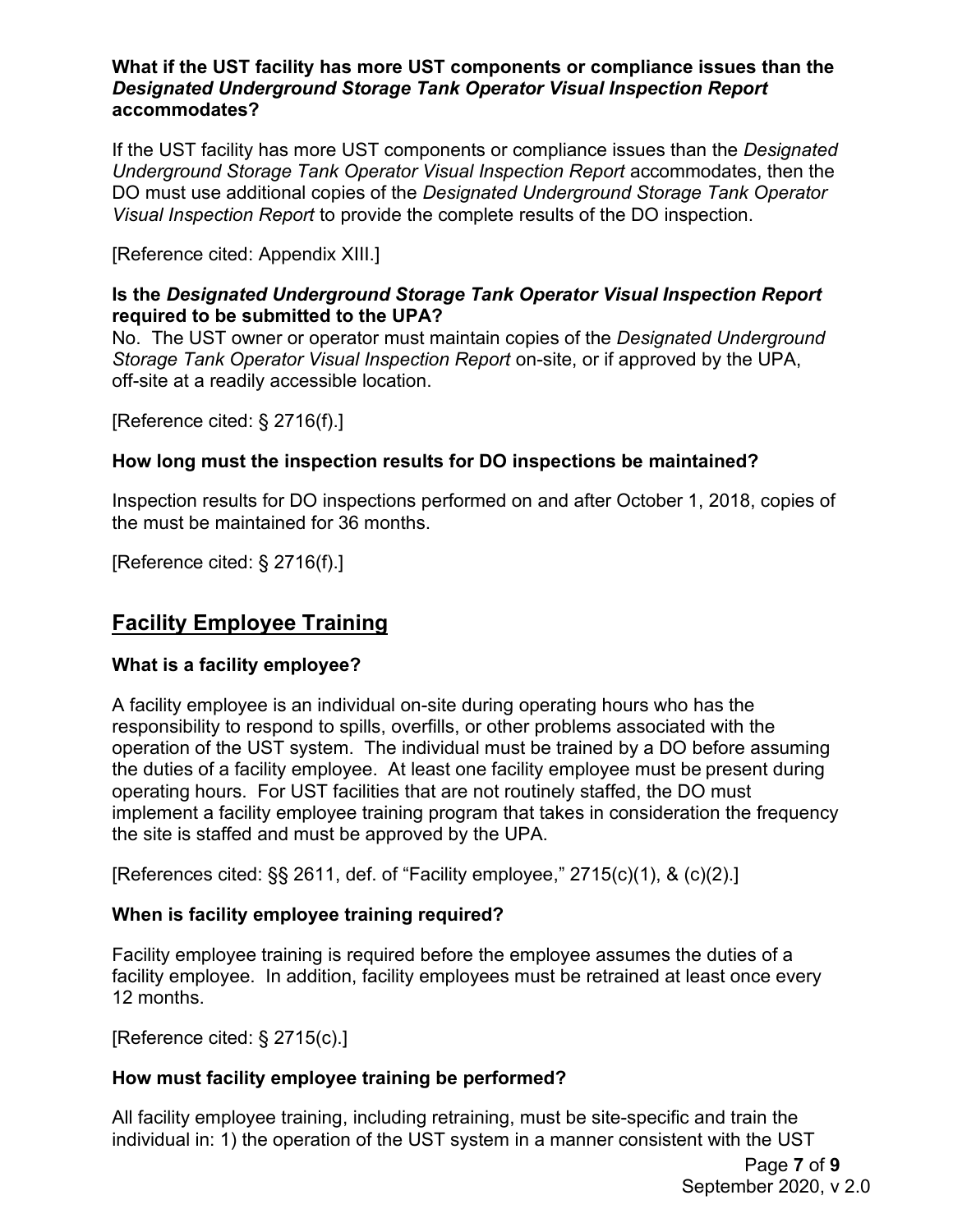facility's best management practices; 2) the individual's role with regard to the release detection system as specified in the facility's UST monitoring plan; 3) the individual's role with regard to spills and overfills as specified in the facility's UST response plan; and 4) contacting the appropriate individuals for emergencies and release detection system alarms.

The initial training of a facility employee at a specific site must include a practical demonstration. The practical demonstration must provide both sharing information and evaluating knowledge for responding to site-specific emergencies, release detection system alarms, spills, and overfills associated with operating the UST system. Some examples include, but are not limited to, demonstrating where the absorbent is stored and how to apply it, where a telephone and emergency contact numbers are located, and how to respond to release detection system alarms.

[Reference cited: § 2715(c)(1).]

## **How is facility employee training documented?**

Facility employee training must be documented by using *Facility Employee Training Certificate*. The *Facility Employee Training Certificate* identifies: 1) the UST facility information for the site-specific training; 2) the name, contact information, ICC certification number, and ICC certification expiration date of the DO performing the training; and 3) the names, initial training dates, and dates of assuming the responsibilities of a facility employee of individuals trained. The DO providing training must sign and date the *Facility Employee Training Certificate* certifying that the individuals identified on the certificate have been trained in accordance with section 2715(c). For facility employees trained or retrained before October 1, 2018, the UST owner or operator must maintain a list of these facility employees until each individual on the list either: 1) is retrained and identified on a *Facility Employee Training Certificate*; or 2) no longer assumes the duties of a facility employee.

[References cited: §§ 2715(c)(3) & (c)(4); Appendix XII.]

## **Is the** *Facility Employee Training Certificate* **required to be submitted to the UPA?**

No. UST owners and operators are required to maintain *Facility Employee Training Certificates* on-site or, if approved by the UPA, off-site at a readily accessible location.

[Reference cited: § 2715(c)(4).]

## **How long must the** *Facility Employee Training Certificate* **be maintained?**

Each *Facility Employee Training Certificate* must be maintained until either: 1) each individual identified on the *Facility Employee Training Certificate* is retrained and identified on a new *Facility Employee Training Certificate* or no longer carries out the duties of a facility employee; or 2) more than 12 months has passed since the date provided in section 4 of the *Facility Employee Training Certificate*.

[References cited: §§ 2715(c)(3) & (c)(4); Appendix XII.]